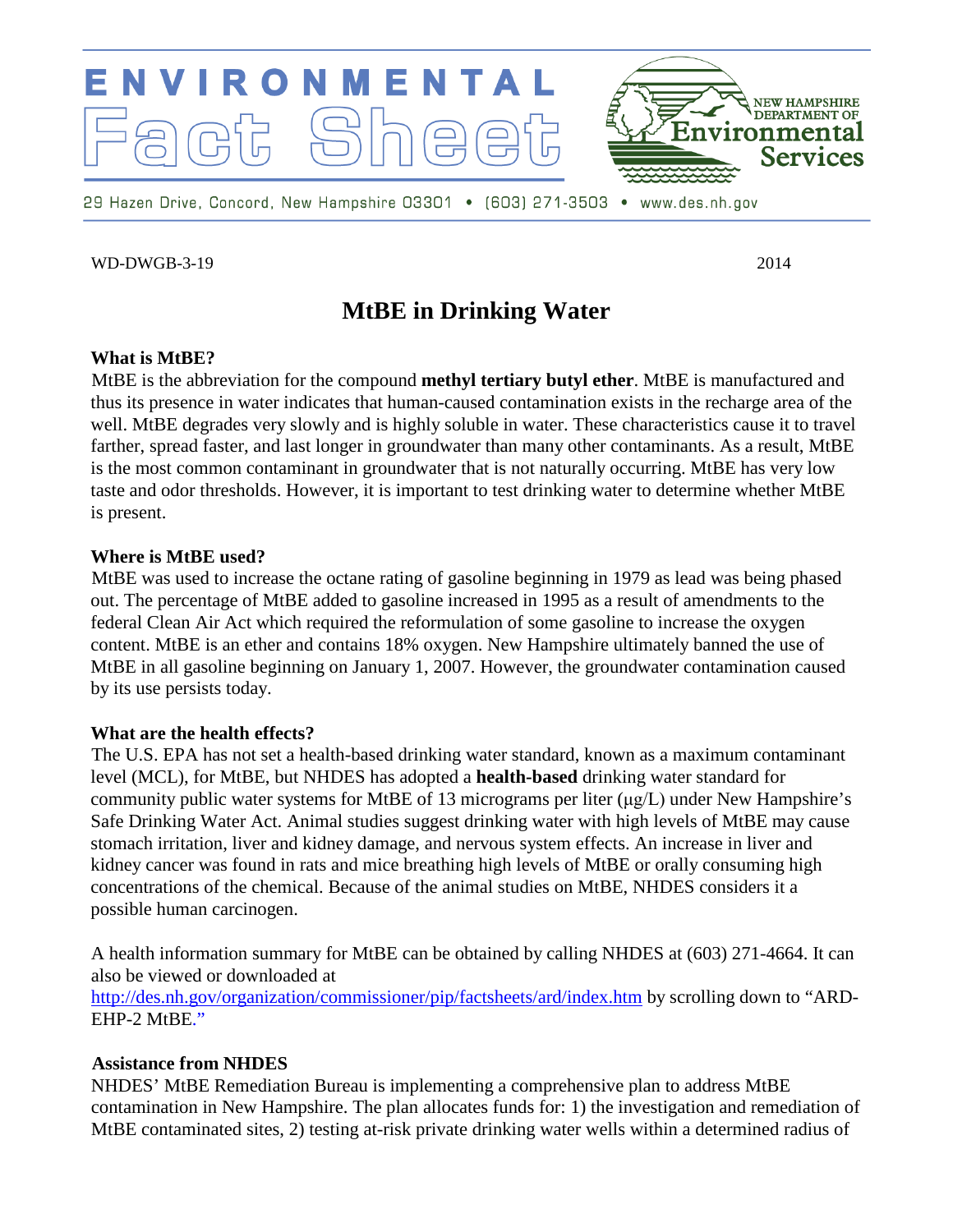contamination source sites, 3) providing safe, clean drinking water to impacted citizens, 4) installation and improvement of public water supply infrastructure in areas having significant MtBE contamination and 5) implementation of measures to prevent further MtBE contamination. Please contact the MtBE Remediation Bureau at (603) 271-7174 to learn whether assistance is available to you.

### **How can MtBE be removed from drinking water?**

Unlike many other hydrocarbons, MtBE is difficult to remove from water. There are three treatment methods that are effective in removing MtBE from drinking water: air stripping, adsorption using activated carbon, and oxidation. Effective treatment methods are discussed below.

If the concentration of hydrocarbon contaminants is high, two treatment units (typically using different methods) are often installed. The first process is used to remove the "heavy" contaminant load while the second provides a "polishing" step to assure full removal of the contaminant(s) and to address "breakthrough." Air stripping is often the first method used while activated carbon is often used as the polishing step.

## **Air Stripping Treatment: Advantages and Disadvantages**

Air stripping treatment consists of passing large amounts of air through the contaminated water. The efficiency of the device is improved by breaking up the bulk of the water into many small droplets. The goal is to allow the contaminants to evaporate into the air. When air stripping is used, two problems are possible:

- If there are elevated levels of iron or manganese in the water, rusty precipitate staining of fixtures and clothing is likely. Iron/manganese pretreatment maybe necessary.
- Bacterial slime may grow in the air stripper, causing clogging. This will require occasional cleaning or continuous or periodic chlorination.

The advantage of air stripping is that there is no disposal or regeneration of the treatment media necessary.

# **Activated Carbon Treatment**: **Advantages and Disadvantages**

Activated carbon has enormous surface area within each carbon particle. One pound of activated carbon has a surface area greater than the area of a football field. Activated carbon is a material that attracts many types of organic contaminants to its surface. Once the removal capacity of the carbon is used up, it may be returned to the manufacturer for rejuvenation (for very large users) or can be disposed of appropriately for smaller-scale situations. A disadvantage is that carbon has a low capacity of attracting MtBE compared to other organic compounds and must be replaced more frequently. Some activated carbons are now produced that specifically target MtBE.

If activated carbon is used, the radon and mineral radioactivity concentrations of the water should be taken into account. Activated carbon concentrates radon, potentially creating a low level radioactive waste and possible source of increased radiation within the home. Activated carbon can also foster the growth of bacteria by concentrating other organic chemicals which can be used as a food source on its surface. A final concern with activated carbon is the possible release of contaminants after they have been initially adsorbed. This action is known as desorption or dumping. This could occur if other water quality characteristics change.

To address breakthrough and desorption, the overall amount of activated carbon could be divided into two treatment tanks and the two devices installed in a "series" configuration, where water flows